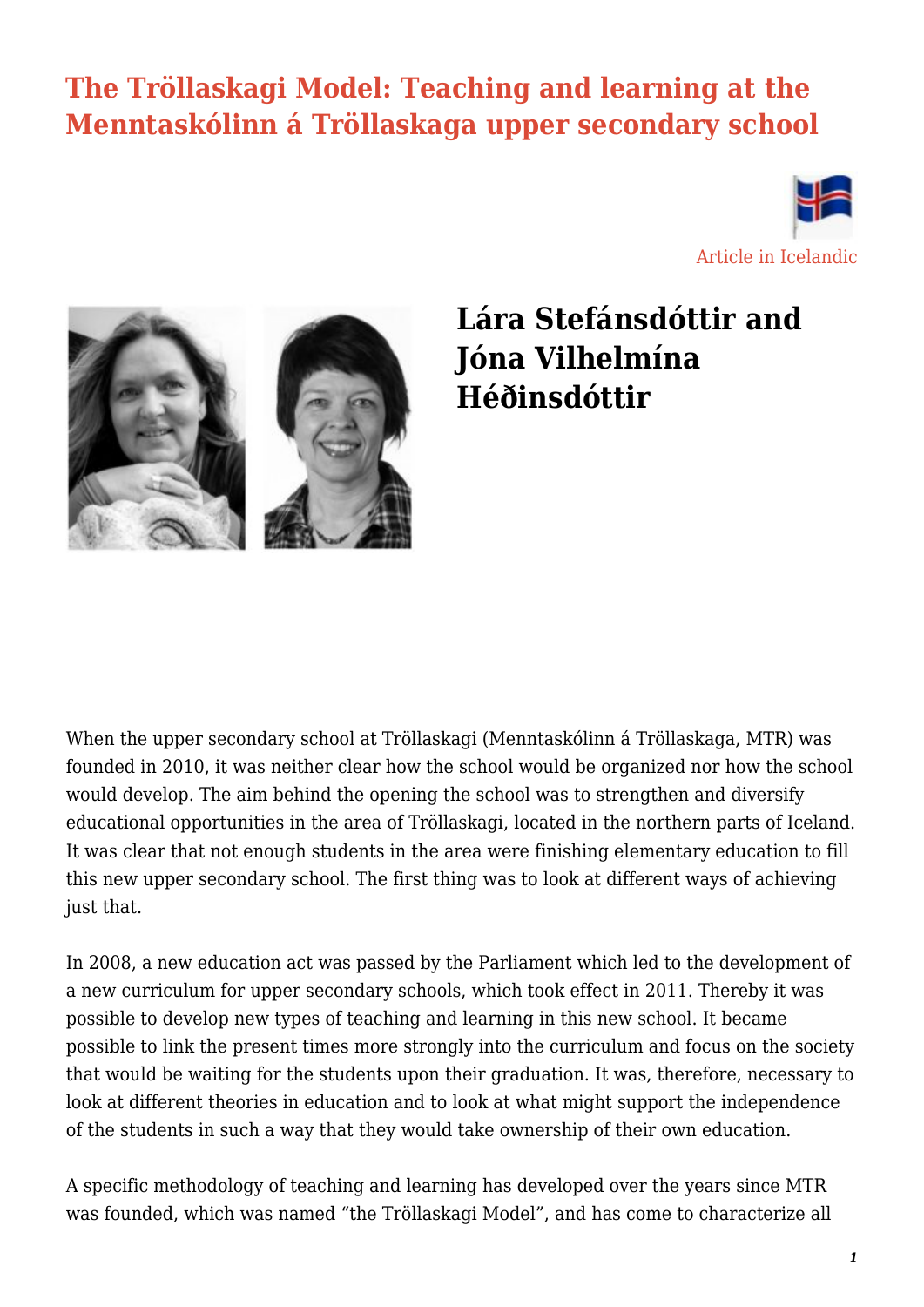the school activities. The school practice and the model have been introduced in many parts of Europe and in Iceland, including the European conference EcoMedia, held at the school in 2018.

## **Vision**

To begin with it was decided to formulate concepts or values that would guide the school practices, which would serve as both its vision and the basis on which the school would function. The idea was crystallized in the school's motto: Initiative – Creativity – Courage. Each term was led by a special approach which can be defined in the following ways.

*Initiative:* Initiative in teaching methods, learning methods, organization and daily practice. To fulfill this goal, a course on entrepreneurialism was placed at the heart of all study lines in the school in order to encourage students to adopt an entrepreneurial attitude toward solutions, project work and approaches to problem solving. It is recommended that students take the course during the first term or as early as possible, the idea being that the students would be able to use initiative and entrepreneurial approaches throughout their study.

*Creativity:* Creative teaching methods, learning methods, organization, and daily practice. The idea was that the arts would help train creativity with the students, better than most other subjects, and subsequently, a course on the introduction to the arts was introduced into the core study programme, where the students would work on paintings, photography, and music. An emphasis was placed on ways to create solutions, not only in one way but in many, and that the work process and creative expression is sometimes more important than the final product.

*Courage:* It was clear that old habits die hard and in order to travel off the beaten track, a considerable amount of courage would be required to change the programmes, learning methods, teaching methods, project work, assessment and so on. Courage was given a leading role and even though not everything led to the desired outcome, people were encouraged to not give up and instead try to to learn from their experience, build on what was done well and show courage to experiment with their practice, work processes, and methods.

In the decade since the school was established the school motto has become its vision. Despite varying interests and projects, the school's path has been clear, and the common vision has strengthened its daily activities and practice, and this new energy has been useful in developing the school for the future.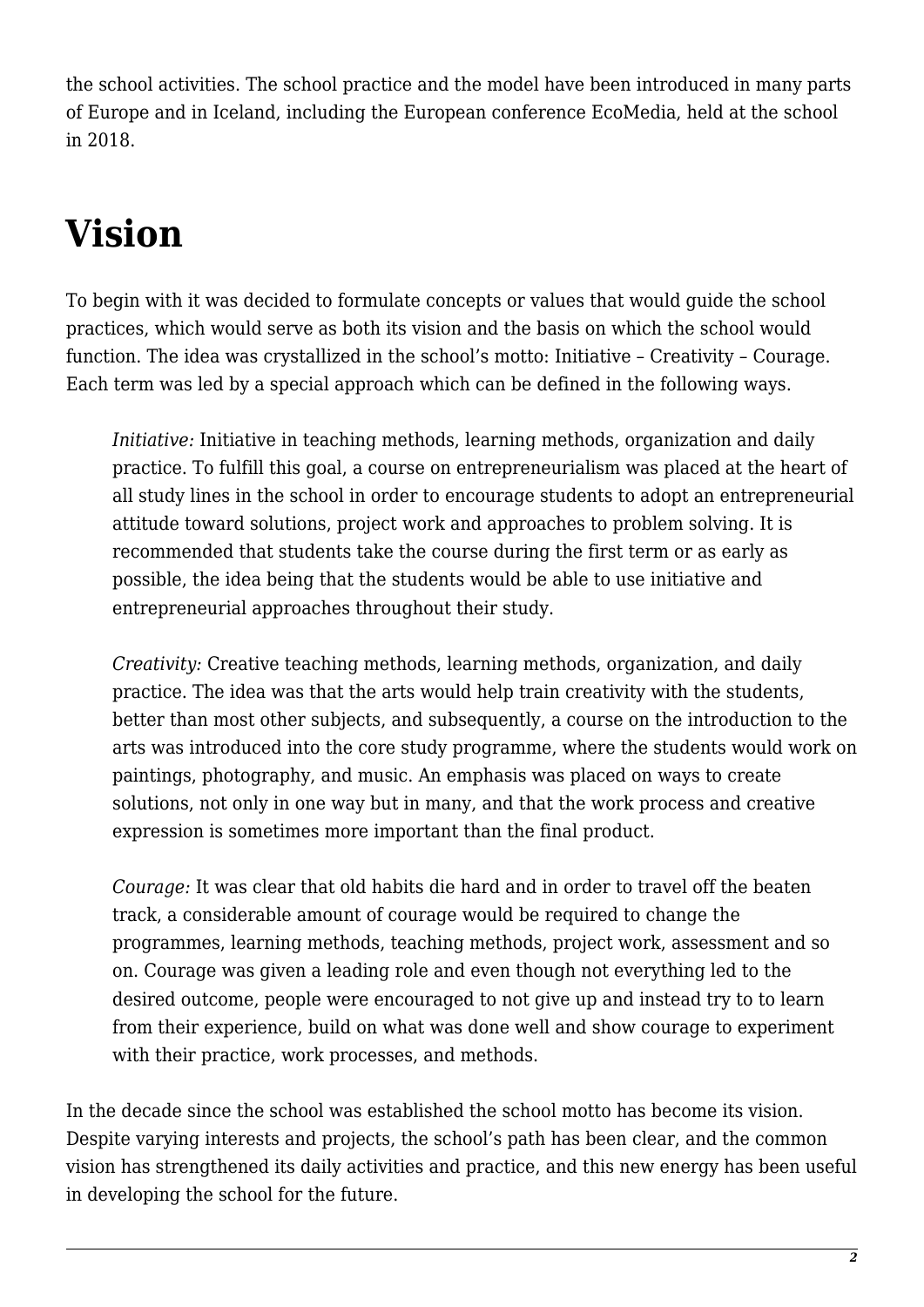## **Distance learning and teleworking**

Whereas shortage of staff in rural areas could be an obstacle to promoting diverse studies, opportunities, and possibilities, it was clear that blended and distance learning would form a constant factor in the school activities. By bringing in more non-local students it became possible to offer greater diversity in the studies and strengthen the administrative efficiency of the school. When it was clear how many local students had chosen different subjects, the study groups were filled with distance learning students, which thereby secured the operational foundations of the school. The school has emphasized the equality of distance learning students and local students by providing equal access to the support services of the school. There is no difference in the hiring process of staff members based on whether they are working from a distance or locally. All enjoy the same terms of employment and salaries.

The educational approach in the studies lies in the spirit of collaborative learning, regardless of whether the program is offered locally or remotely. This means that there is no difference between distance learning and on-campus learning. The same demands, project work and return dates apply to all. This has been very successful, and the on-campus learning has not been undermined when bad weather or blocked roads have prevented students from reaching the school. The arrangement also proved useful when on-campus learning was disrupted by COVID regulations.

An effort is made to create practical timetables for staff members in such a way that they do not have to travel for many days to school or by improving cooperative studies. All staff meetings are conducted remotely and the same is the case with many meetings of committees and councils.

### **Information technology**

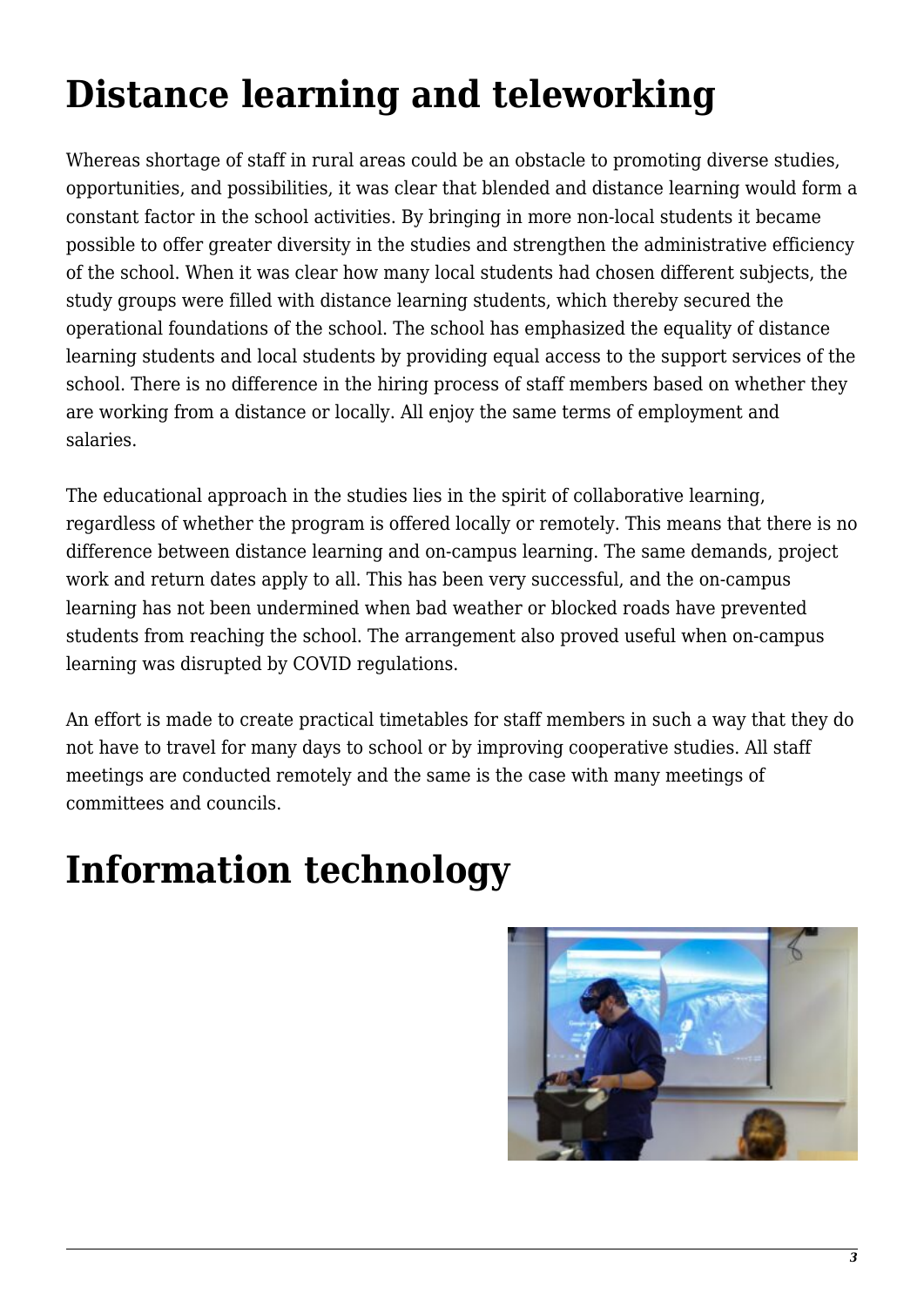The school focuses on the systematic utilization of information technology, both to achieve the goals concerning distance learning and remote working, as well as in the work of local students. More than one hundred computer programs, apps and other tools are used in the school, both in the studies as well as in other daily practices. The school offers systematic training in the use of these tools, which are in constant development, though with emphasis on addressing the subject matter presented through the tool, rather than the tool itself.

## **Teachers' professional development**

To sustain knowledge, improve and develop the school practices, the school participates in a variety of cooperative projects. The projects are both Icelandic, Nordic and European, in addition to projects that extend to other areas. This way there is constant professional development in place which improves teaching and learning. A part of these projects take the form of grants for studies abroad, and both teachers and support service staff are provided with opportunities to attend courses in Iceland or abroad. They are encouraged to do so, and an emphasis is put on applying for grants which make it possible for them to travel and get familiar with the best practices in Europe and other parts of the world. All staff members have traveled abroad, studied with teachers in other countries, reflected on their practice with them, shared their knowledge and learned from them. It has been very empowering for the staff members who have come to realize the strengths in their work.

Besides this, the staff takes part in professional development within the school through professional meetings which are held every two weeks, where they share their knowledge, discuss methods, and develop the school programmes and procedures. It can therefore be stated that a professional learning community has been created in the school.

## **The studies**

The current National Curriculum of upper secondary education, from 2011, provides flexibility in school practices as well as offering each school diverse opportunities and independence in shaping the schooling in view of their unique characteristics, the needs of students and the local community. The centralization which characterized the former curriculum has been replaced by a more decentralized approach. The curriculum of MTR was formulated with these factors in mind. As previously noted, the school's motto, namely, initiative, creativity, and courage, became the major themes of the daily practices, which at the same time accounted for the central pillars of education specified in the national curriculum. It is estimated that the time to complete the matriculation examination is three years, with graduation at the third qualification level.

According to Education Act no. 92/2008, each secondary school must formulate its own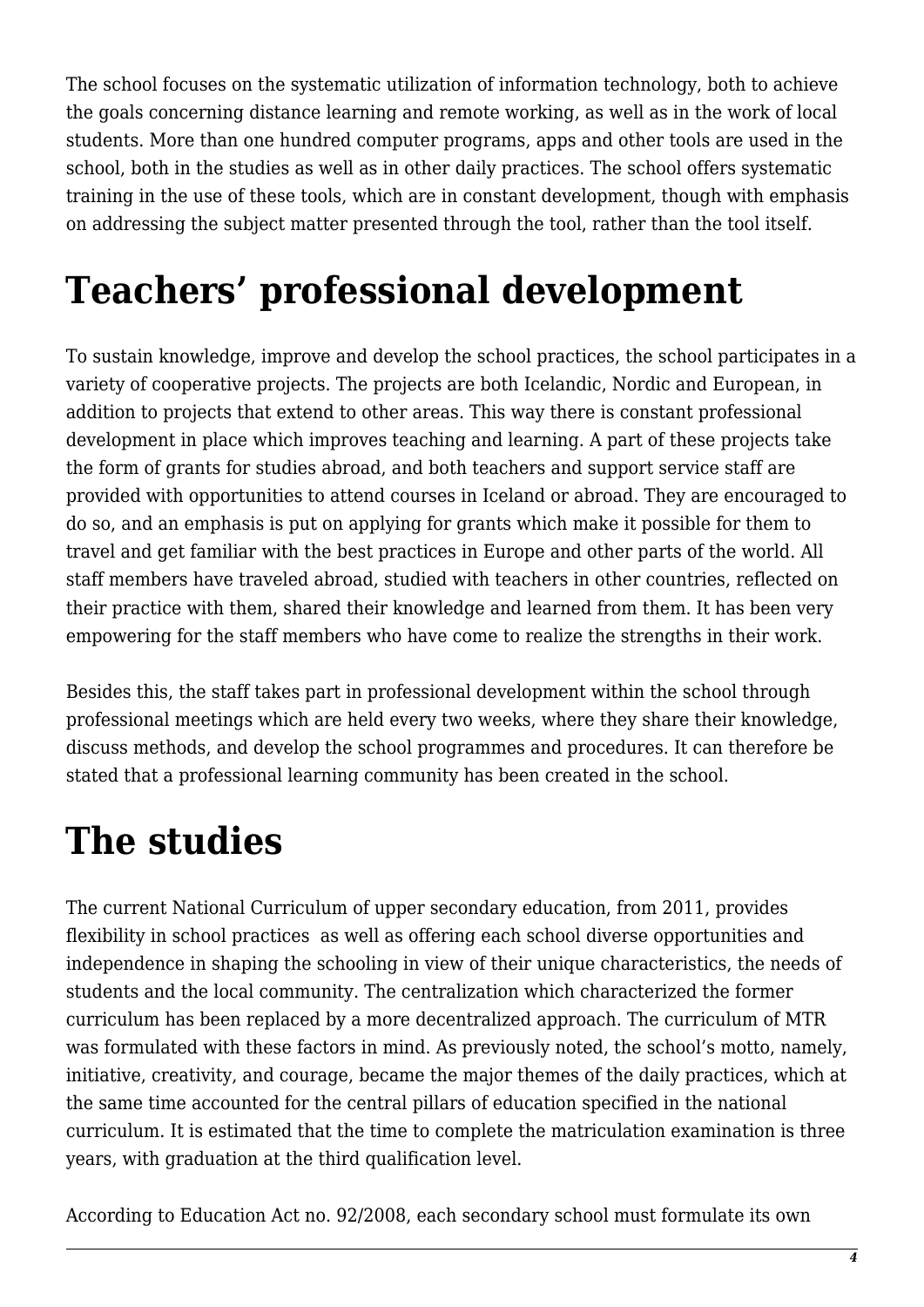study line descriptions which are forwarded to the Directorate of Education for confirmation. The study lines can vary from one secondary school to another. In fact, it can be claimed that the Menntaskólinn á Tröllaskaga has developed one study line with different specializations. It means that of the 200 credit points there are 86 credit points of core studies that all students must complete. The specialization entails 74 credits in social sciences and humanities, natural sciences, sports and outdoor activities, as well as the arts. In addition, the students receive 40 elective credits which they can use toward their specialization or they can choose more diverse courses that might appeal to them. This arrangement is however not a formally established study line.

The school offers nine established study lines, where the core, specialization and elective courses form a study line. In addition to the five lines mentioned above, the school offers individualized programmes where only the core is defined, and students structure their own specialization in cooperation with the school. Then there is a 90 credit basic study line, with graduation at the second qualification level, matriculation programme at the completion of an internship and a special education line.

Despite its emphasis on freedom in the selection of courses and flexibility of study programmes, the school upholds a specific structure and organization. Projects are centered on weekly-based units where students receive assignments and other information concerning the studies on Monday mornings which, without exceptions, must be handed in no later than Sunday evening. Extended deadlines are not on offer. It is therefore possible to offer weekly formative assessments, and the students can organize project work on Monday mornings and manage their schedule accordingly. Certain classes are specified as "workshop time" and are not assigned to any particular subject, but rather contribute toward the students' own work. The students control which subject they work on at any given time, where they have access to teachers for instruction. In this way, the management of their studies is largely transferred to the students' themselves.

From the onset, each semester has been divided into two parts, along with a so-called midterm week, where everyday schoolwork is paused and teachers work on the midterm assessments while students partake in week-long courses that address diverse topics. Often, external teachers and instructors are invited to the school to bring in new knowledge and diverse perspectives, which has involved both international and Icelandic individuals. These projects have proven valuable for the school and in this way better linked the school practices with society.

The teaching platform Moodle has been used from the beginning. It was chosen because it offers ways to approach diverse topics, for example, an examination and project bank, and a readspeaker for dyslexic students, among numerous other functions. Moodle is a comprehensive system though without limiting the development of the school practices, but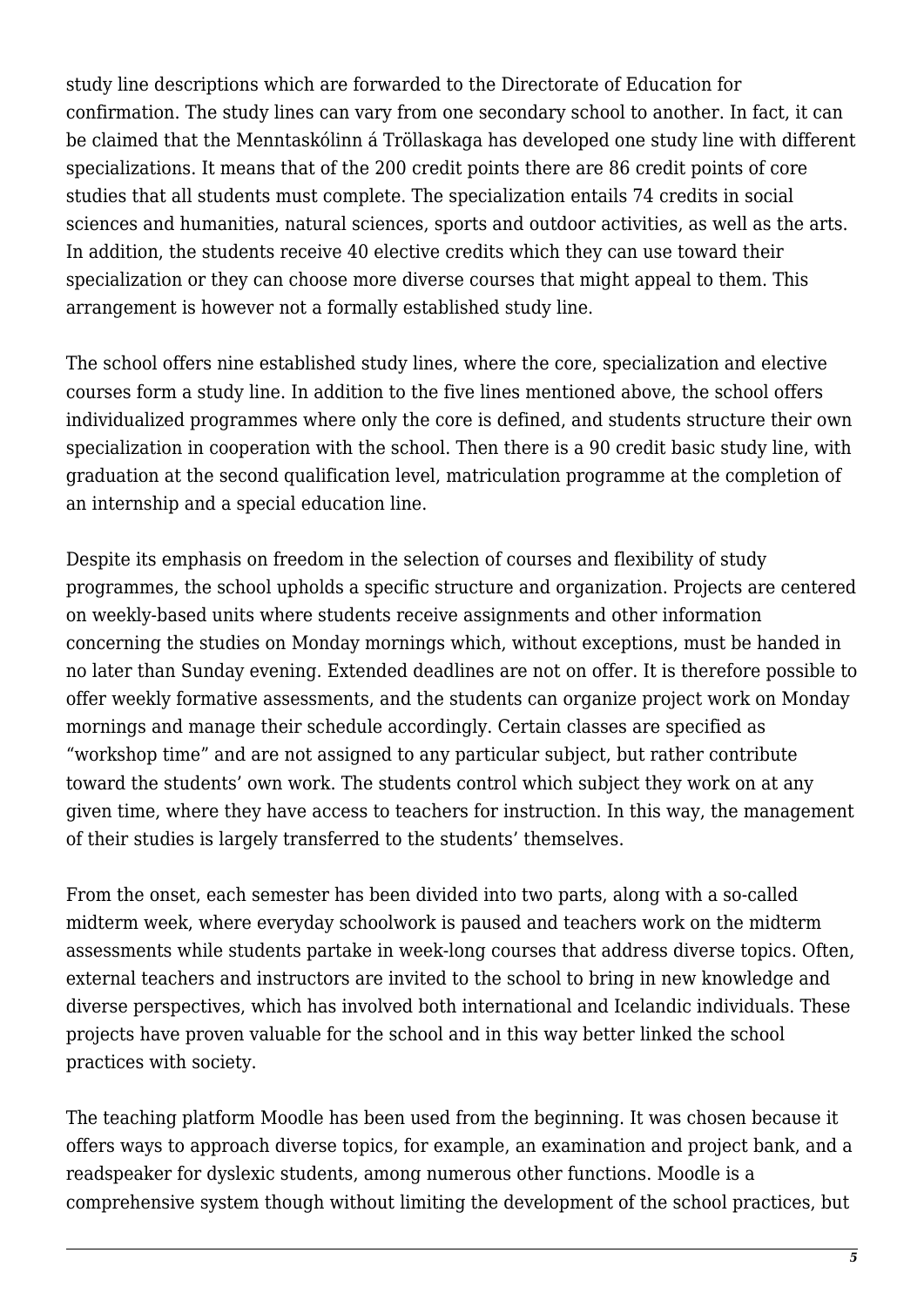it is worth pointing out that there are other similar such platforms.

The concept of gamification was integrated in English in order to encourage students to become more actively engaged in their studies (Dichey & Dicheva, 2017). The experience with gamification has been used in conjunction with varying teaching methods in other subjects. A great advantage of the Moodle platform is that it offers tools that support the use of gamification for teaching and learning.

The school offers flexible assessments and students can often choose how to approach their projects, provided that they clearly present their knowledge of the subject at hand. In this way, the school seeks to meet the needs and diverse strengths of students and offer them an opportunity to shine to the best of their abilities. The school uses continuous assessment, which in most cases also entails formative assessment. The assessment is carried out in relation to dozens of subjects over each semester, where the final examination is part of the measurement. This is not to say there are no examinations at the school. They are one aspect of the assessment but do not play a major role in it.

As stated above, the school seeks to facilitate the students' creativity, provide autonomy, and encourage students to take responsibility for their learning. Strengthening those abilities helps students prepare for their future studies and work in the best way possible. Þuríður Jóna Jóhannsdóttir (2017) conducted a study that focused the school practices of MTR. The study looked at, among other things, the specific aspects that characterize the model developed at MTR. The study underscores that the school's aim is to aid students in becoming more independent, creative and that MTR impacts its near-environment in many creative ways. The school's role is to empower both students and society. The findings show that the MTR model is well suited to facilitate equal opportunities for all students. A clear framework with regard to particular aspects of the school practice and assessment support literacy of the school environment and their ability to stay true to their plans and successfully reach their goals. The findings therefore indicate that the model which came to be on the school's inception, and described in his article, has proven fruitful and delivered successful outcomes.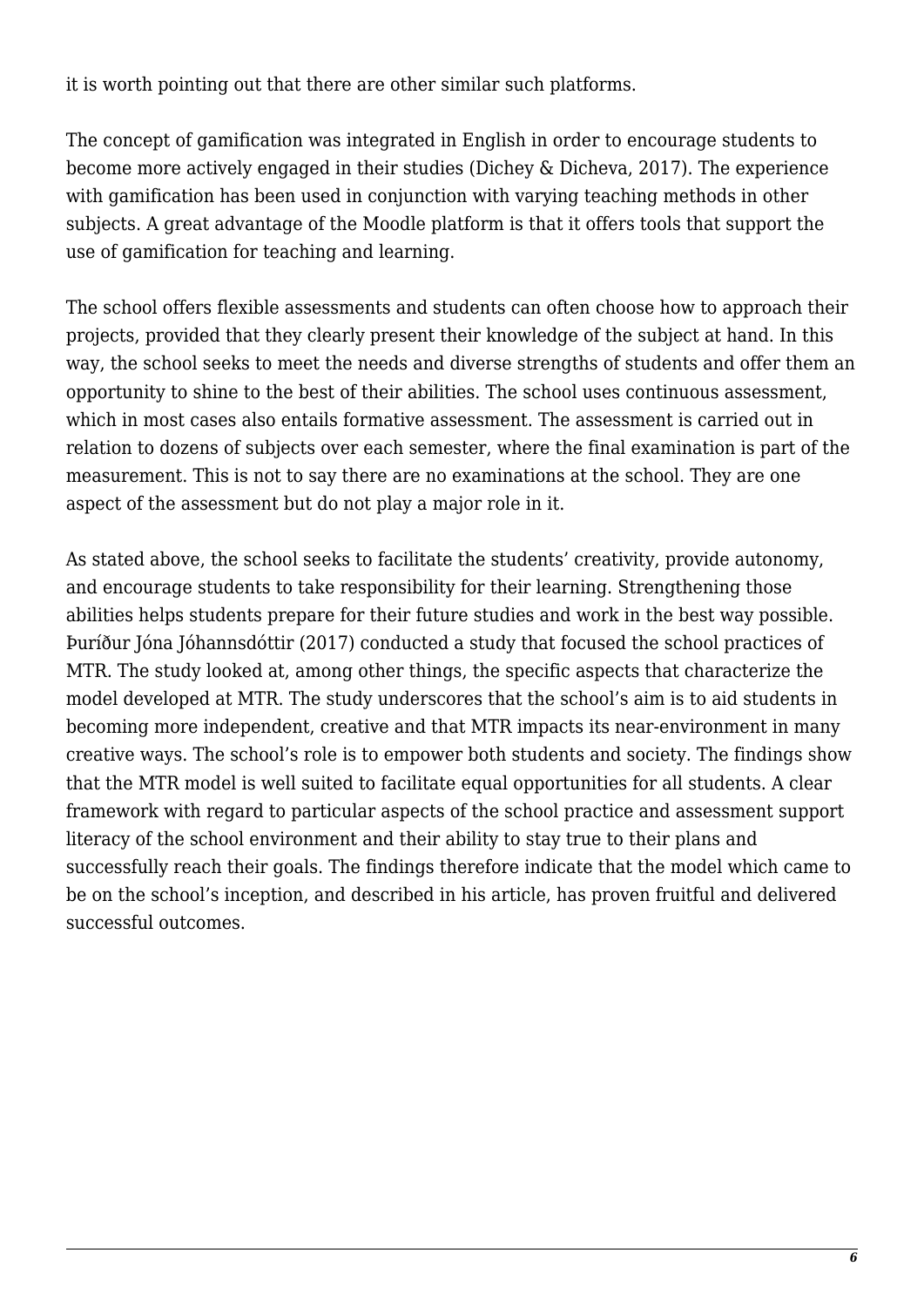

#### **Innovation in programmes and courses**

The current national curriculum provides great flexibility for schools to develop their curriculum. This flexibility has been fully used by the teachers who have turned out to be an endless source of ideas for new programmes and courses. Many of those ideas have turned out well and have found their permanent place within the school's syllabus. Furthermore, the students have come up with suggestions for new courses that have been further developed. This way the curriculum is in constant development in accordance with the vision of the school. Even further, students can form their own courses in cooperation with the school's specialists, and learning and assessment procedures developed in cooperation between the teacher and the student in view of the appropriate qualification level. At the same time the studies have frequently been linked to the world of work, the arts, and the local social life. Icelandic, as well as foreign specialists, have been involved with the programmes in a variety of ways.

Considering the changes which are now taking place in our society and on the employment market, it is essential to provide flexible studies, but nevertheless hold tight to certain elements of basic education and principles, which are reflected at the heart of the curriculum and various programmes. At the same time emphasis is put on strengthening the students' ambitions, because this is the foundation for their competence to live and work in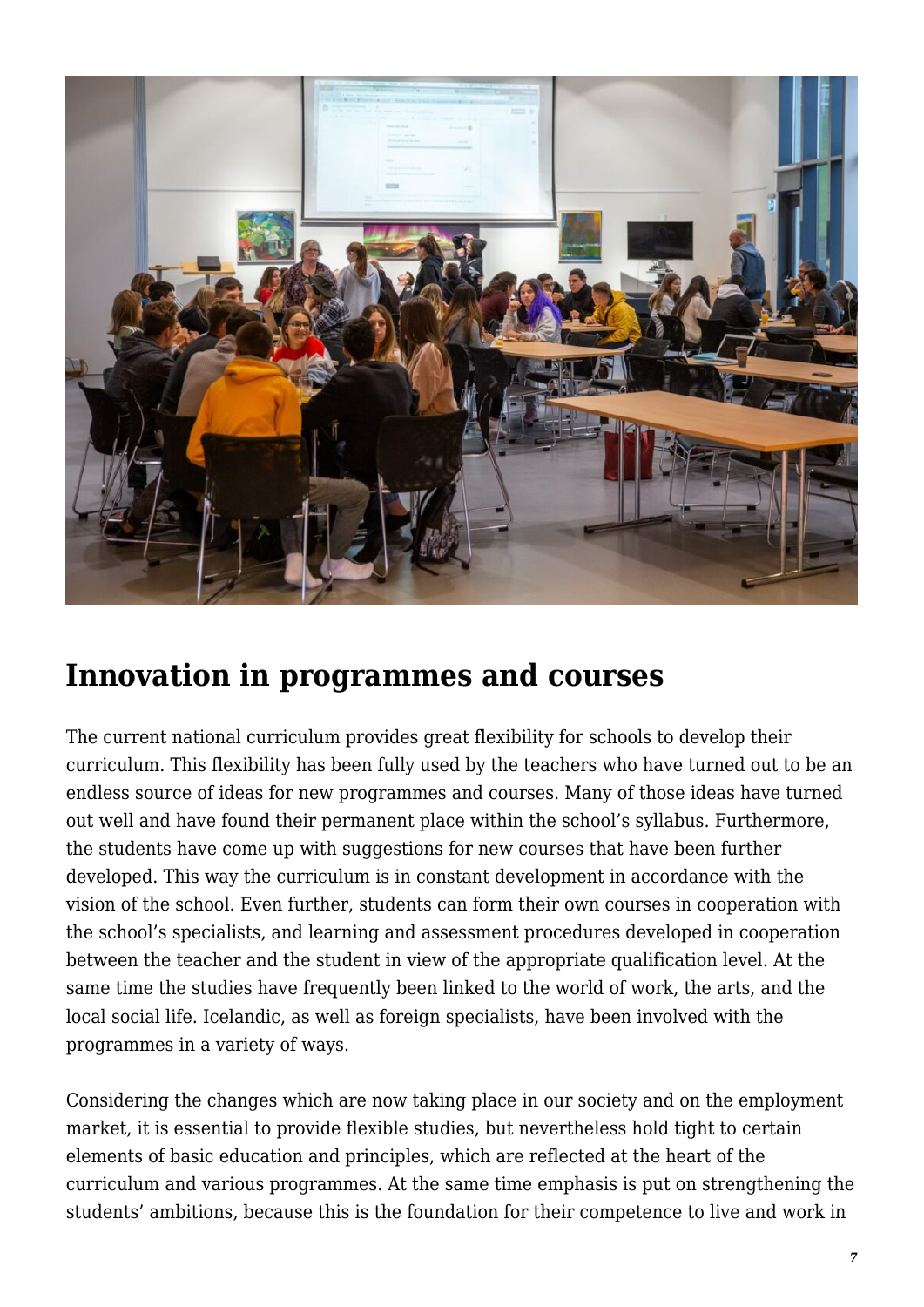today's society and the future.



#### **Refere:**

Aðalnámskrá framhaldsskóla [National curriculum guidelines for scondary schools.] 2011: Almennur hluti [General section.] (2012). Mennta- og menningarmálaráðuneytið.

Dichev, C., & Dicheva, D. (2017). Gamifying education: what is known, what is believed and what remains uncertain: a critical review. *International journal of educational technology in higher education*, *14*(1), 1-36. https://doi.org/10.1186/s41239-017-0042-5

Lög um framhaldsskóla [Secondary education act] nr. 92/2008.

Þuríður Jóna Jóhannsdóttir. (2017, August). Skólalíkan sem stuðlar að jafnréttir til náms. Einkenni skólastarfs við Menntaskólann á Tröllaskaga í ljósi kenninga Bernsteins [A School Model that Supports Equality: Characteristics of the School Practice in Tröllaskagi Upper-Secondary School in Light of the Theories of Bernstein.] *Netla – veftímarit um uppeldi og menntun*.<https://www.mtr.is/static/files/Greinar/15.pdf>

Ljósmyndir eru úr myndasafni skólans.